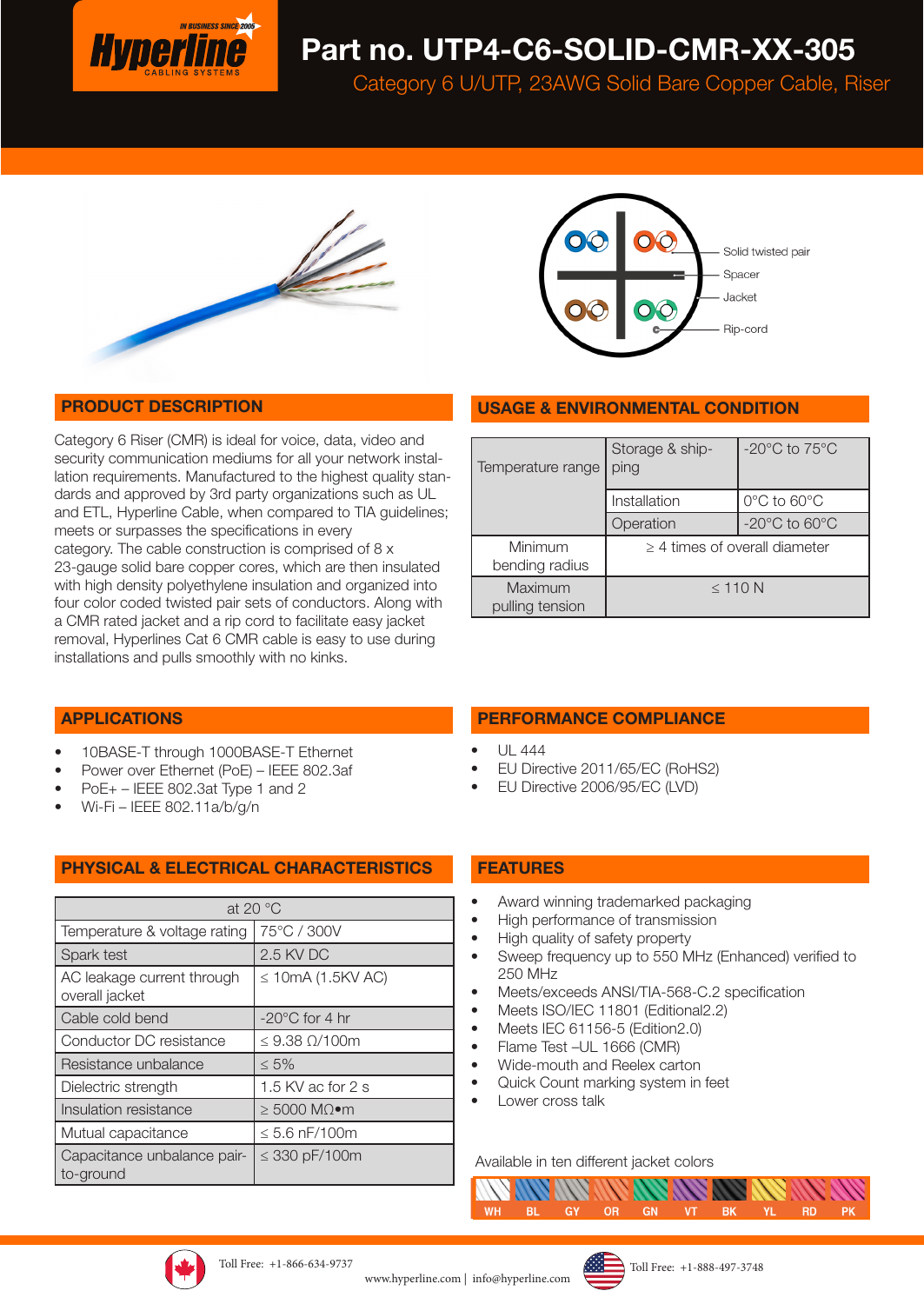## ELECTRICAL PERFORMANCE COMPARISON (At 20 °C)

|              |                 | <b>INSERTION LOSS</b> |                 | <b>NEXT</b>      |                 | PS.NEXT          | <b>ACR</b>      |                  |
|--------------|-----------------|-----------------------|-----------------|------------------|-----------------|------------------|-----------------|------------------|
| Frequency    | TIA-568-C.2     | <b>Hyperline</b>      | TIA-568-C.2     | <b>Hyperline</b> | TIA-568-C.2     | <b>Hyperline</b> | TIA-568-C.2     | <b>Hyperline</b> |
| (MHz)        | Max.<br>dB/100m | Max.<br>dB/100m       | Max.<br>dB/100m | Max.<br>dB/100m  | Max.<br>dB/100m | Max.<br>dB/100m  | Max.<br>dB/100m | Max.<br>dB/100m  |
| $\mathbf{1}$ | 2.0             | 2.0                   | 74.3            | 79.3             | 72.3            | 77.3             | 72.3            | 77.3             |
| 4            | 3.8             | 3.7                   | 65.3            | 70.3             | 63.3            | 68.3             | 61.5            | 66.5             |
| 8            | 5.3             | 5.3                   | 60.8            | 65.8             | 58.8            | 63.7             | 55.4            | 60.4             |
| 10           | 6.0             | 5.9                   | 59.3            | 64.3             | 57.3            | 62.3             | 53.3            | 58.3             |
| 16           | 7.6             | 7.4                   | 56.2            | 61.2             | 54.2            | 59.2             | 48.6            | 53.6             |
| 20           | 8.5             | 8.3                   | 54.8            | 59.8             | 52.8            | 57.8             | 46.3            | 51.3             |
| 25           | 9.5             | 9.3                   | 53.3            | 58.3             | 51.3            | 56.3             | 43.8            | 48.8             |
| 31.25        | 10.7            | 10.4                  | 51.9            | 56.9             | 49.9            | 54.9             | 41.2            | 46.2             |
| 62.5         | 15.4            | 15.0                  | 47.4            | 52.4             | 45.4            | 50.4             | 32.0            | 37.0             |
| 100          | 19.8            | 19.3                  | 44.3            | 49.3             | 42.3            | 47.3             | 24.5            | 29.5             |
| 155          | 25.2            | 24.6                  | 41.4            | 46.7             | 39.4            | 44.7             | 16.3            | 21.9             |
| 200          | 29.0            | 28.3                  | 39.8            | 44.8             | 37.8            | 42.8             | 10.8            | 15.8             |
| 250          | 32.8            | 31.1                  | 38.3            | 43.3             | 36.3            | 41.3             | 5.5             | 10.5             |
| 300          |                 | 34.6                  |                 | 42.1             |                 | 40.1             |                 | 7.5              |
| 400          |                 | 40.6                  |                 | 40.3             |                 | 38.3             |                 | <b>NA</b>        |
| 550          |                 | 48.5                  |                 | 38.2             |                 | 36.2             |                 | <b>NA</b>        |

|              | PS.ACR          |                  | <b>ACRF</b>     |                  | PS.ACRF         |                 | <b>RETURN LOSS</b> |                  |
|--------------|-----------------|------------------|-----------------|------------------|-----------------|-----------------|--------------------|------------------|
| Frequency    | TIA-568-C.2     | <b>Hyperline</b> | TIA-568-C.2     | <b>Hyperline</b> | TIA-568-C.2     | Hyperline       | TIA-568-C.2        | <b>Hyperline</b> |
| (MHz)        | Max.<br>dB/100m | Max.<br>dB/100m  | Max.<br>dB/100m | Max.<br>dB/100m  | Max.<br>dB/100m | Max.<br>dB/100m | Max.<br>dB/100m    | Max.<br>dB/100m  |
| $\mathbf{1}$ | 70.3            | 75.3             | 67.8            | 67.8             | 64.8            | 64.8            | 20.0               | 20.0             |
| 4            | 59.5            | 64.5             | 55.8            | 55.7             | 52.8            | 52.7            | 23.0               | 23.6             |
| 8            | 53.4            | 58.4             | 49.7            | 49.7             | 46.7            | 46.7            | 24.5               | 24.5             |
| 10           | 51.3            | 56.3             | 47.8            | 47.8             | 44.8            | 44.8            | 25.0               | 26.0             |
| 16           | 46.6            | 51.6             | 43.7            | 43.7             | 40.7            | 40.7            | 25.0               | 26.0             |
| 20           | 44.3            | 49.3             | 41.8            | 41.7             | 38.8            | 38.7            | 25.0               | 26.0             |
| 25           | 41.8            | 46.8             | 39.8            | 39.8             | 36.8            | 36.8            | 24.3               | 25.3             |
| 31.25        | 39.2            | 44.2             | 37.9            | 37.9             | 34.9            | 34.9            | 23.6               | 25.0             |
| 62.5         | 30.0            | 35.0             | 31.9            | 31.8             | 28.9            | 28.8            | 21.5               | 23.5             |
| 100          | 22.5            | 27.5             | 27.8            | 27.8             | 24.8            | 24.8            | 20.1               | 22.5             |
| 155          | 14.3            | 19.9             | 24.3            | 24.2             | 21.3            | 21.2            | 18.8               | 21.6             |
| 200          | 8.8             | 13.8             | 21.8            | 21.7             | 18.8            | 18.7            | 18.0               | 21.0             |
| 250          | 3.5             | 8.5              | 19.8            | 19.8             | 16.8            | 16.8            | 17.3               | 20.5             |
| 300          |                 | 5.5              |                 | 18.2             |                 | 15.2            |                    | 16.8             |
| 400          |                 | <b>NA</b>        |                 | 15.7             |                 | 12.7            |                    | 15.9             |
| 550          |                 | <b>NA</b>        |                 | 12.9             |                 | 9.9             |                    | 14.9             |